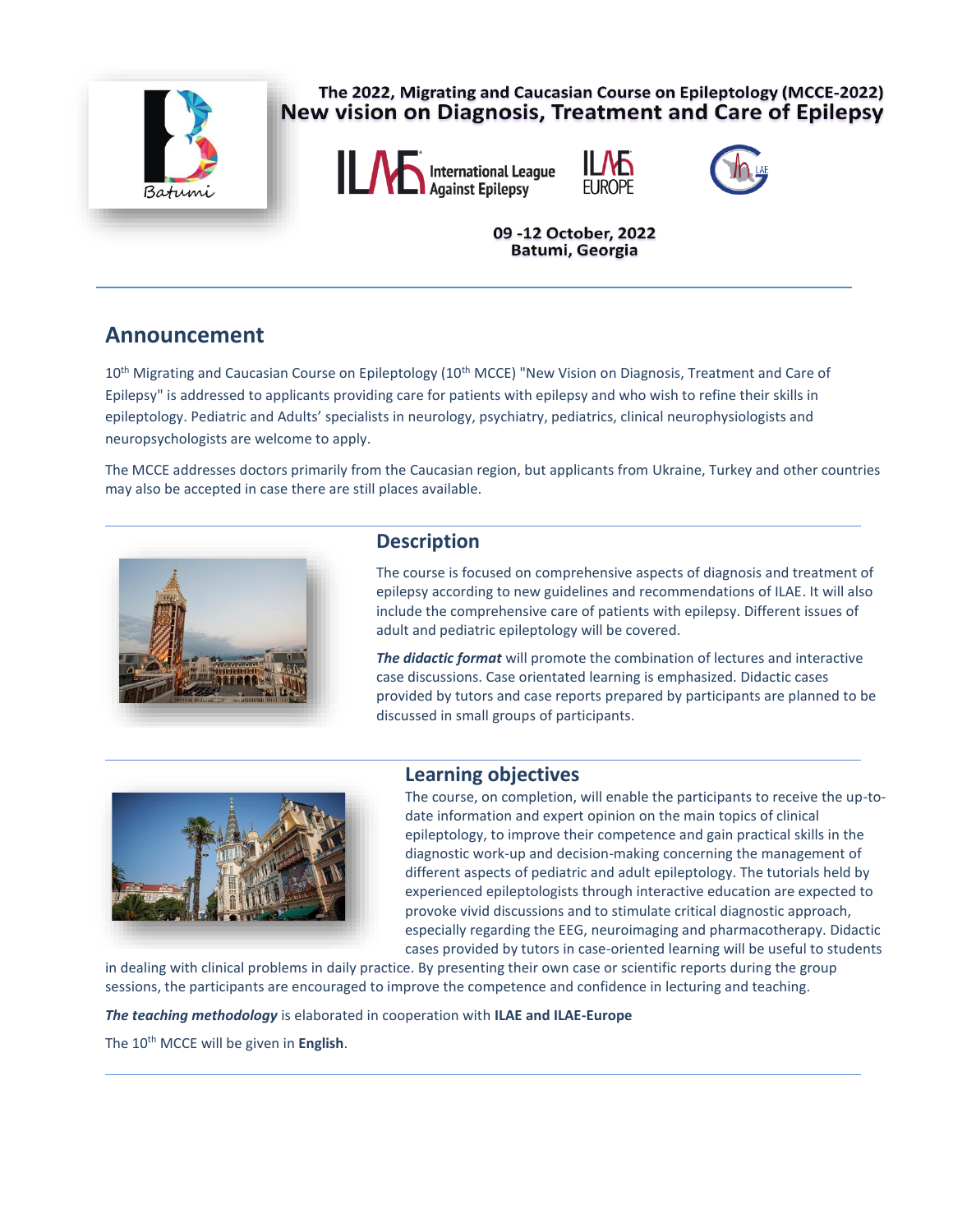# **Organizers**

IJЉ International League **International: FUROPE Local: Georgian Chapter of ILAE** (GLAE) **GACNN** (Georgian Association of Child Neurologists and Neurosurgeons, Tbilisi, Georgia) **INN** (Institute of Neurology and Neuropsychology, Tbilisi, Georgia)

## **Organizing Committee:**



## **Chair:** Sofia Kasradze (GE)







 **Co-Chair Co-Chair Co-Chair** (GE) (Israel) (Italy)

Nana Tatishvili Meir Bialer Federico Vigevano

**Working Group:** Maia Jibladze, Tamar Ediberidze, Sofia Tatishvili

**Duration: October 9-12, 2022**



**Venue: Sheraton Batumi Hotel**\*\*\*\*\* 28 Rustaveli Ave, Batumi 6000, Georgia **[https://www.marriott.com/en-us/hotels/bussi-sheraton-batumi-ho](https://www.marriott.com/en-us/hotels/bussi-sheraton-batumi-hotel)tel**

**Participants:** Maximal number is 50 to allow for an optimal level of interaction with the trainees. Applicants will be selected by the Organizing Committee primarily on the basis of their case reports submitted.

**Priority:** European ILAE chapter members and applicants preferably up to 45 years of age from Caucasian Countries (Georgia, Armenia, and Azerbaijan)

**Registration is Necessary for all Participants**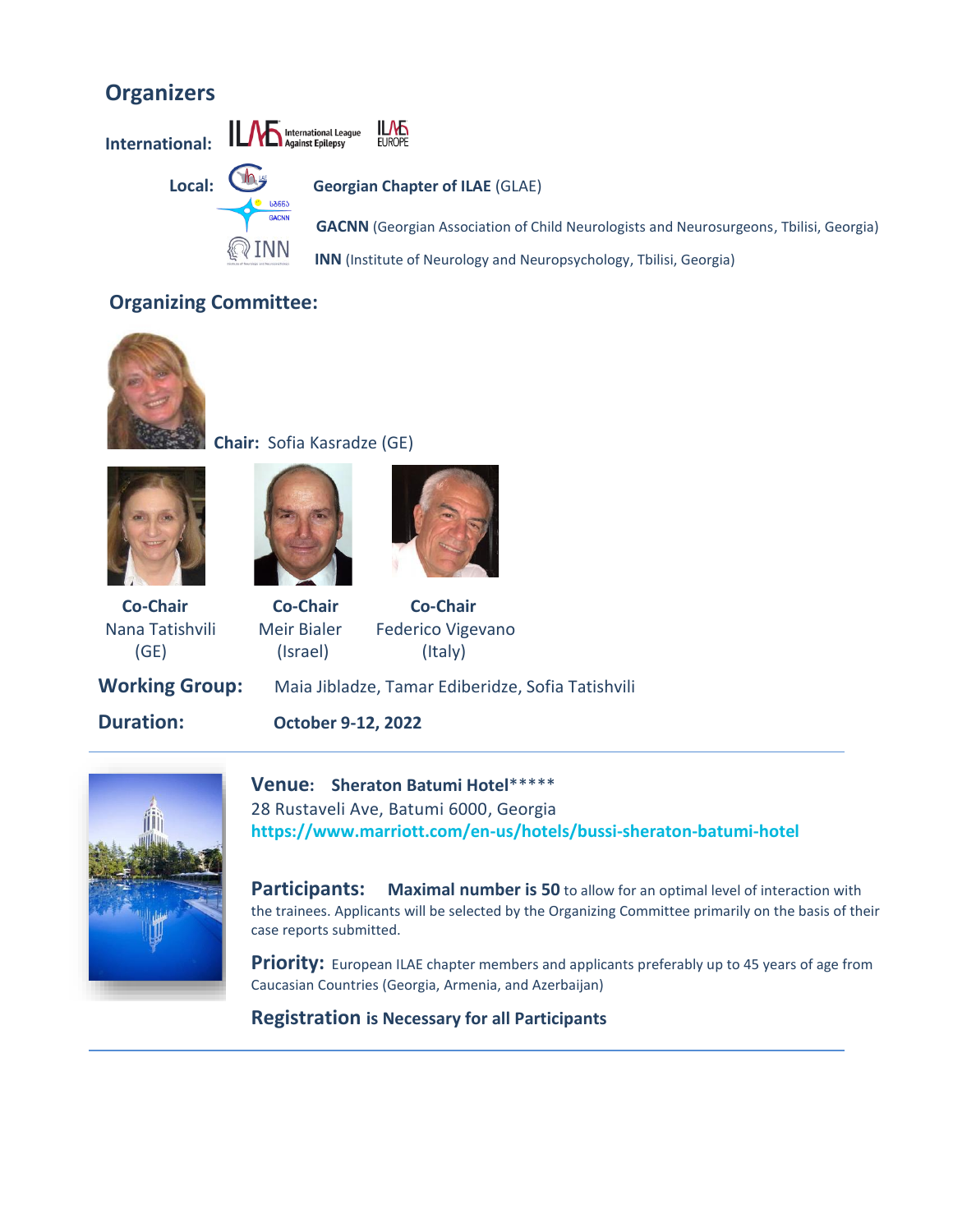## **Registration Fee**

| Up to 20.08.2022 | $20.09 - 30.09/2022$                                         |                                                                                                                                                                                                                                                                                                                                                                                                                                                                                                                                                                                                                                                                                                                                                                                                               |
|------------------|--------------------------------------------------------------|---------------------------------------------------------------------------------------------------------------------------------------------------------------------------------------------------------------------------------------------------------------------------------------------------------------------------------------------------------------------------------------------------------------------------------------------------------------------------------------------------------------------------------------------------------------------------------------------------------------------------------------------------------------------------------------------------------------------------------------------------------------------------------------------------------------|
| 200,00 US\$      | 250,00 US\$                                                  |                                                                                                                                                                                                                                                                                                                                                                                                                                                                                                                                                                                                                                                                                                                                                                                                               |
|                  |                                                              |                                                                                                                                                                                                                                                                                                                                                                                                                                                                                                                                                                                                                                                                                                                                                                                                               |
|                  |                                                              |                                                                                                                                                                                                                                                                                                                                                                                                                                                                                                                                                                                                                                                                                                                                                                                                               |
|                  |                                                              |                                                                                                                                                                                                                                                                                                                                                                                                                                                                                                                                                                                                                                                                                                                                                                                                               |
|                  | <b>Late Registration</b><br>$20.09 - 30.09 / 2022$           |                                                                                                                                                                                                                                                                                                                                                                                                                                                                                                                                                                                                                                                                                                                                                                                                               |
|                  | 650,00 US\$                                                  |                                                                                                                                                                                                                                                                                                                                                                                                                                                                                                                                                                                                                                                                                                                                                                                                               |
|                  | <b>Early Registration</b><br>Up to 20.08.2022<br>550,00 US\$ | The bursary for all participants covers expenses for accommodation for 4 nights in double room, meals,<br>access to all educational materials (lectures, tutorials, case discussions, video sessions), Social Event<br>Three Persons from Ukraine will be fully funded (Air tickets, Registration fee,<br>Accommodation for 4 nights in double room, meals, teaching materials, Social Event with Gala dinner)<br>Please note that according to the decision of the ILAE-Europe, only one bursary per year per person is<br>possible, so recipients of other bursaries provided by the ILAE/ILAE-Europe in 2022 (i.e. bursary for<br>VIREPA distance education) are not eligible for the bursary for this Regional Course.<br>Still they are welcome to participate with the payment of the registration fee. |

 The fee includes Accommodation (4 days in double room), Registration fee, meals, teaching materials (lectures, tutorials, case discussions, video sessions), Social Event with Gala dinner.

**\*\*For Accompany persons** The fee includes Accommodation (4 days in double room), meals, Social Event with Gala dinner.

#### **Application**

**[\(Please download Application form](https://glae.org.ge/wp-content/uploads/2022/06/3.ApplicationForm14079.pdf)…)**

Each candidate for the 9<sup>th</sup> Caucasian Summer School on Clinical Epileptology is required to submit:

- **Application form**
- **Recommendation** from the ILAE Chapter or the Head of the Department

#### **Applications for this course must be submitted by September 1, 2022.**

Please apply early as places allocated for this course may become oversubscribed (full) before this deadline

**NB:** Please **check if you need an entrance visa to Georgia.** If this is the case, please inform the local organizer as soon as possible in order to timely start your Visa preparations.

 **Tamar Ediberidze:** [ediberidzet@yahoo.com](mailto:ediberidzet@yahoo.com)

 **Sofia Tatishvili:** [sofiatat75@hotmail.com](mailto:sofiatat75@hotmail.com)